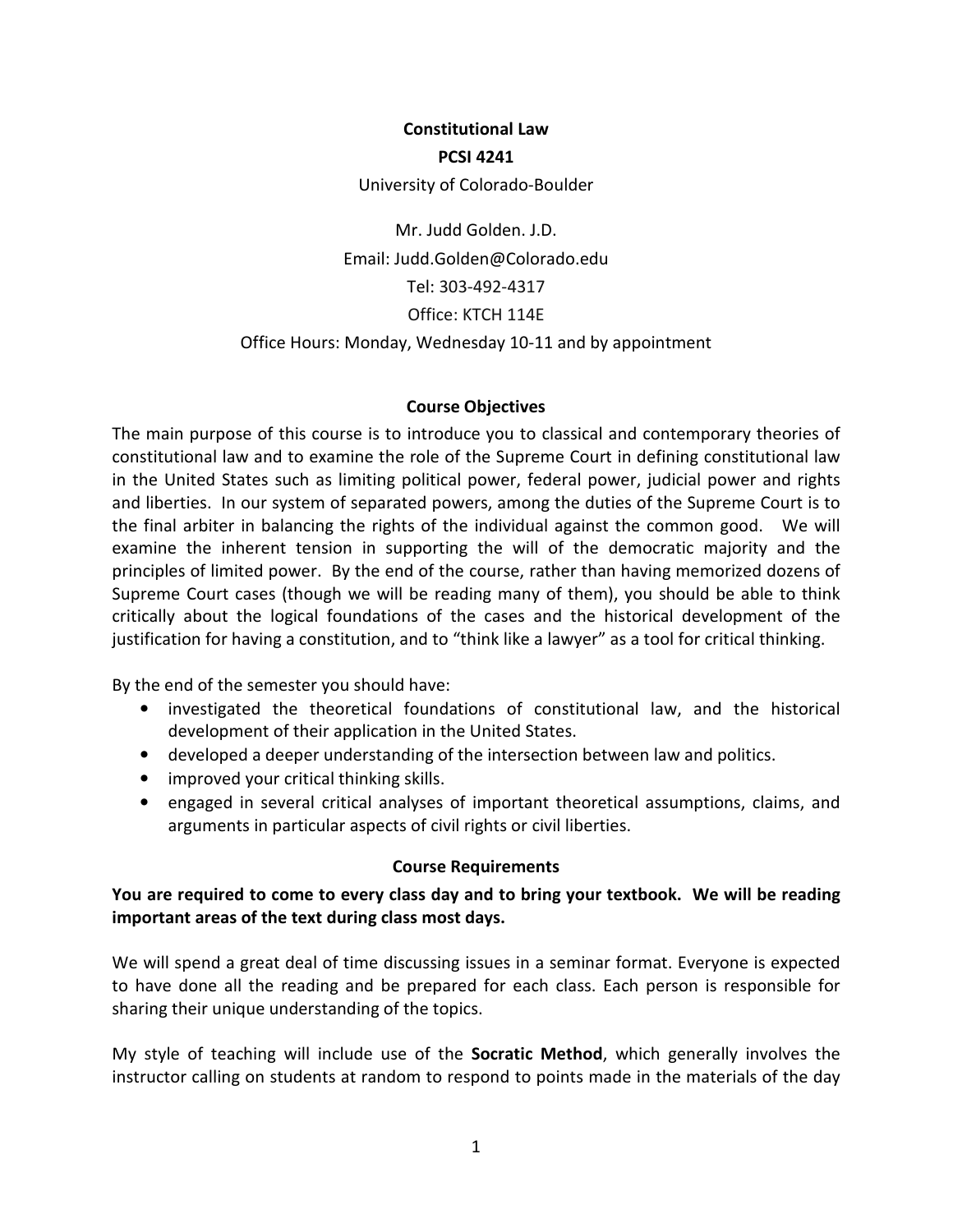and responding in turn to points made by the other participants in the class. Each person's contribution is highly valued and necessary for a successful seminar.

**For this reason, 10% of your grade will be composed of attendance and 15% for class participation.** Attendance will be taken. I will call on students in class to comment on readings or to add to discussion. Your participation will be graded on a dichotomous basis each session, where you get credit for making a good faith effort, and no credit if you are not present for an unexcused absence, or if you do not make a good faith effort to contribute. **Good faith** means you have done the reading and are prepared to comment on it.

**There are three papers. The first one is worth 15% of your grade and the second one worth 25% of your grade. The final paper will be one 10-12 page research paper (35%).** Detailed descriptions of expectations for each paper are on Canvas and will be discussed in class in advance of each paper due date.

Over the course of the semester, I may decide to add or subtract some materials to enable us to focus on issues that are topical or need more in-depth discussion. **Any changes in the assigned readings will be announced in class and notification will be provided via email at least a week in advance.** 

You are expected to keep a copy of your work in case something is lost. **Incompletes are strongly discouraged by the College.** 

## **Required Text**

Epstein, Lee and Thomas Walker. *Constitutional Law for a Changing America: Rights, Liberties*  and Justice, 10<sup>th</sup> ed. Congressional Quarterly.

| Week   | <b>Topics</b>                                            | Assignments                                                                             |
|--------|----------------------------------------------------------|-----------------------------------------------------------------------------------------|
| Week 1 | How to Think Like a Lawyer                               | "Logic for Law Students," by Aldisert,<br>Clowney and Peterson. Available on<br>Canvas. |
| Week 2 | Introduction to the Supreme Court<br>and Decision Making | Chapter 1 Epstein and Walker, textbook                                                  |
| Week 3 | Incorporation of the Bill of Rights                      | Chapter 3 Epstein and Walker                                                            |
| Week 4 | Religious Exercise                                       | Chapter 4 Epstein and Walker                                                            |
| Week 5 | Religious Establishment                                  | Chapter 4 Epstein and Walker,<br>continued                                              |

# **Course Outline**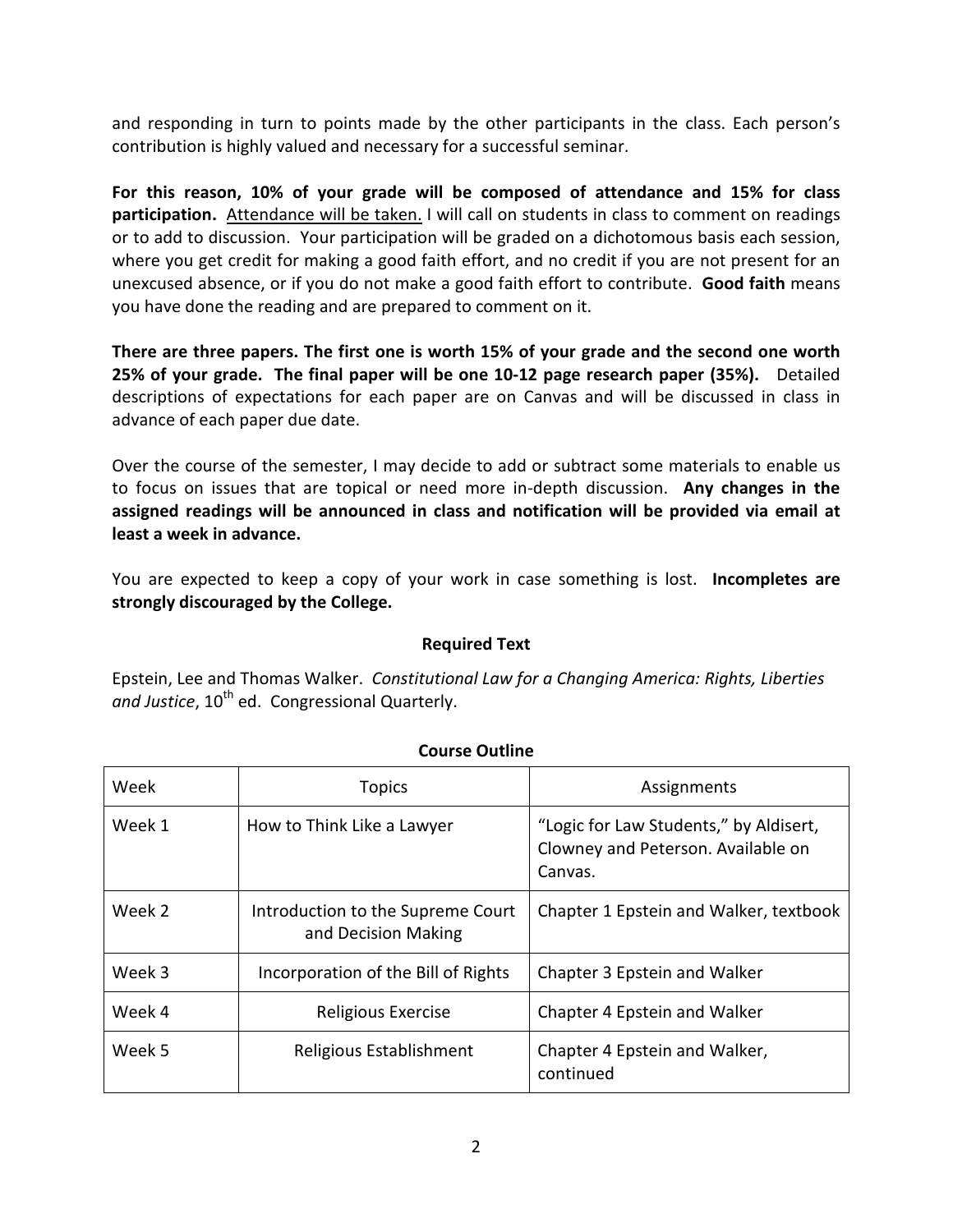| Week 6  | <b>Blaine Amendments</b>                                                                                               | <b>Article on Blaine Amendments:</b><br>Secularism's Laws: State Blaine<br>Amendments and Religious Persecution<br>in Fordham Law Review (2003) on<br>Canvas |
|---------|------------------------------------------------------------------------------------------------------------------------|--------------------------------------------------------------------------------------------------------------------------------------------------------------|
| Week 7  | Freedom of Speech<br>First one page paper due on<br>Monday, Oct. 7, at 11:59 pm to the<br>Canvas Dropbox for the paper | Chapter 5 Epstein and Walker<br>Paper question:<br>In what manner and to what extent are<br>the Blaine Amendments constitutional?                            |
| Week 8  | Symbolic Speech                                                                                                        | Chapter 5 Epstein and Walker,<br>continued                                                                                                                   |
| Week 9  | Freedom of the press                                                                                                   | Chapter 6 Epstein and Walker                                                                                                                                 |
| Week 10 | Boundaries of Free Expression                                                                                          | Chapter 7 Epstein and Walker                                                                                                                                 |
| Week 11 | Privacy: The Early Years                                                                                               | Chapter 9 Epstein and Walker                                                                                                                                 |
| Week 12 | Privacy                                                                                                                | Chapter 9 Epstein and Walker,<br>continued                                                                                                                   |
| Week 13 | <b>Equal Protection: Race</b>                                                                                          | Chapter 13 Epstein and Walker                                                                                                                                |
|         | Second one page paper due on<br>Monday, Nov. 18, at 11:59 pm to<br>the Canvas Dropbox for the paper                    | Paper question:                                                                                                                                              |
|         |                                                                                                                        | Given Griswold, is consensual sex<br>allowed to be criminalized?                                                                                             |
| Week 14 | Equal Protection: Gender, LGBTQ,<br>and other classes                                                                  | Chapter 13 Epstein and Walker,<br>continued                                                                                                                  |
| Week 15 | Voting and Representation:<br>Elections and the Supreme Court                                                          | Chapter 14 Epstein and Walker                                                                                                                                |

# **Final Paper Due: 11:59pm December 16th Monday to the Canvas Dropbox for the final paper**

## **Rules and Regulations**

## **Classroom Behavior**

In this class, we will be dealing with a great number of sensitive issues. I encourage feedback on my teaching style and the materials, both anonymously by email and otherwise, for any reason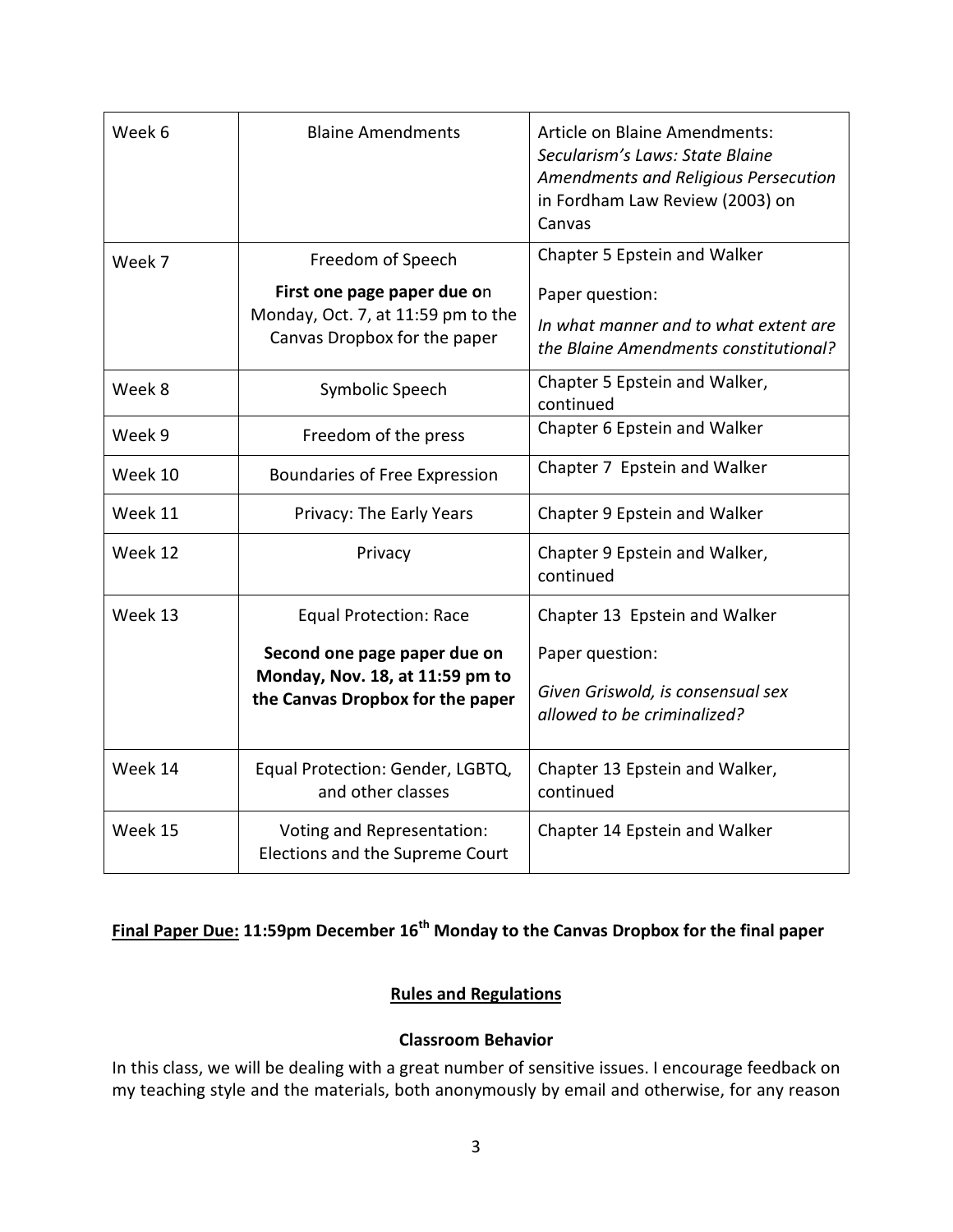at any time, as long as it is respectful. Along those same lines, I always encourage students to disagree with anything I say at any time, again, as long as it is respectful. I expect all students to treat each other with respect as well.

If I feel that you have treated me or any other student with disrespect, I will ask you to meet me in my office. If you continue at any other time to treat me or other students with disrespect, I will ask you to leave the classroom. Potentially, this kind of behavior could result in being dropped from the class. If you have any questions about my policies or the University's policy regarding classroom behavior, do not hesitate to bring it up in class or talk to me about it in my office.

Students and faculty each have responsibility for maintaining an appropriate learning environment. Those who fail to adhere to such behavioral standards may be subject to discipline. Professional courtesy and sensitivity are especially important with respect to individuals and topics dealing with race, color, national origin, sex, pregnancy, age, disability, creed, religion, sexual orientation, gender identity, gender expression, veteran status, political affiliation or political philosophy. Class rosters are provided to the instructor with the student's legal name. I will gladly honor your request to address you by an alternate name or gender pronoun. Please advise me of this preference early in the semester so that I may make appropriate changes to my records.

The University's general Code of Conduct can be found at the following website: http://www.colorado.edu/studentaffairs/judicialaffairs/code.html and its code of conduct guidelines for the classroom can be found at the following website: http://www.colorado.edu/policies/classbehavior.html

## **Accommodation for Disabilities**

If you qualify for accommodations because of a disability, please submit your accommodation letter from Disability Services to your faculty member in a timely manner so that your needs can be addressed. Disability Services determines accommodations based on documented disabilities in the academic environment. Information on requesting accommodations is located on the Disability Services website. Contact Disability Services at 303-492-8671 or dsinfo@colorado.edu for further assistance. If you have a temporary medical condition or injury, see Temporary Medical Conditions under the Students tab on the Disability Services website.

## **Honor Code**

All students enrolled in a University of Colorado Boulder course are responsible for knowing and adhering to the Honor Code. Violations of the policy may include: plagiarism, cheating, fabrication, lying, bribery, threat, unauthorized access to academic materials, clicker fraud, submitting the same or similar work in more than one course without permission from all course instructors involved, and aiding academic dishonesty. All incidents of academic misconduct will be reported to the Honor Code (honor@colorado.edu); 303-492-5550).